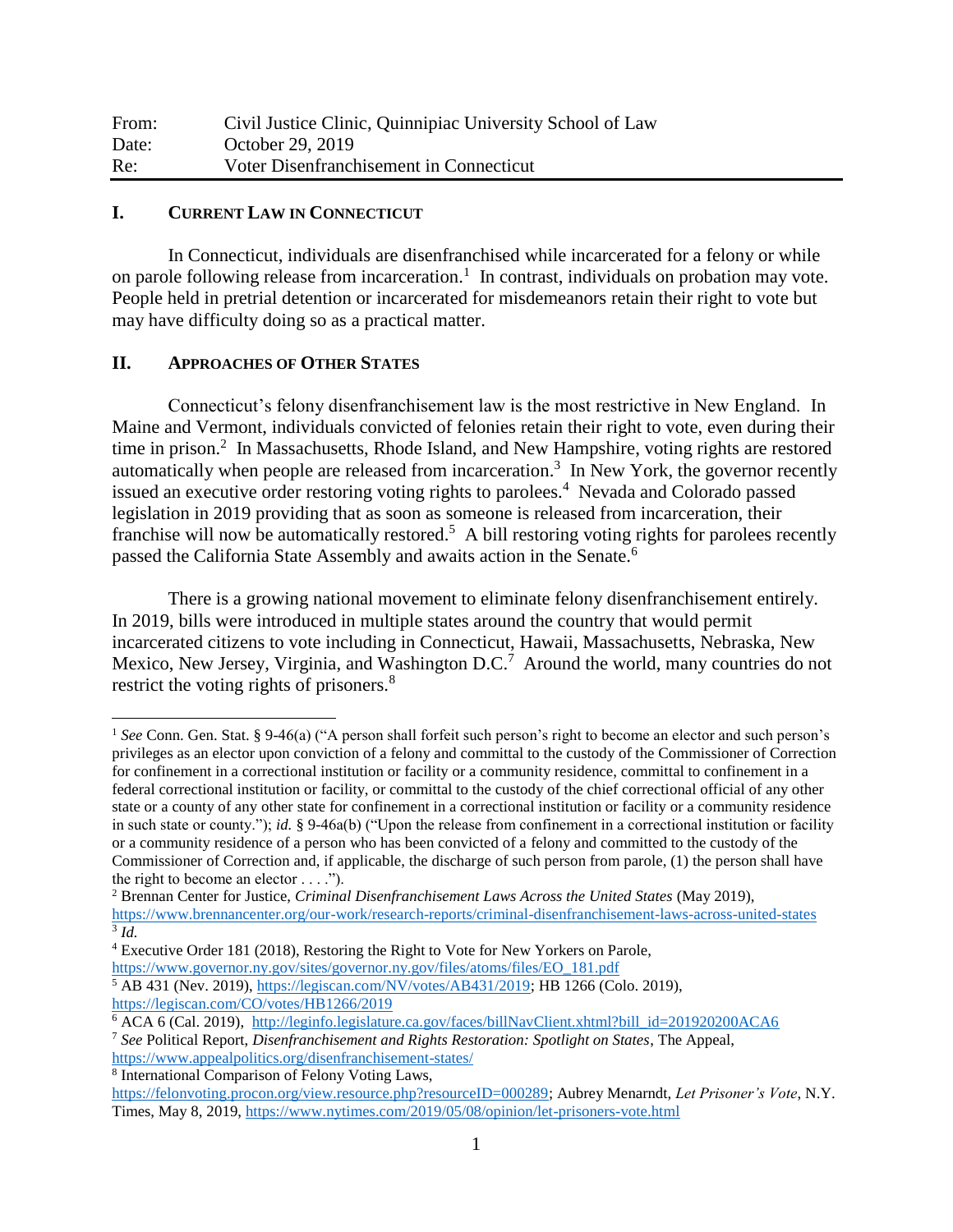## **III. HISTORY OF DISENFRANCHISEMENT IN CONNECTICUT**

Connecticut has a long history of disenfranchisement. Throughout our history, the state has restricted voting rights on numerous grounds including based on race, gender, literacy, English language abilities, intellectual capacity, and criminal record. Historically, as neighboring states have moved to expand the franchise and promote equality, Connecticut has often lagged behind.

Our original 1818 Constitution provided that only "white male" citizens over the age of 21 who owned property, paid taxes, or served in the military could vote.<sup>9</sup> Connecticut denied African Americans the right to vote until 1876, when the state was forced to extend the franchise by the Fifteenth Amendment to the U.S. Constitution.<sup>10</sup> In contrast, as of 1855, all other New England states "allowed African Americans to vote without significant restrictions."<sup>11</sup> Similarly, Connecticut denied women the franchise until the Nineteenth Amendment to the U.S. Constitution was ratified in  $1920$ <sup>12</sup> From the 1877 until 1975, a Connecticut statute provided that "[n]o idiot or mentally ill person shall be admitted as an elector."<sup>13</sup>

Connecticut's strict literacy and English-language requirements, and their manner of enforcement, disenfranchised minority voters at disproportionate rates. In 1855, Connecticut amended its Constitution to add a literacy requirement, restricting the right to vote to those who could read the state's Constitution and statutes.<sup>14</sup> In 1897, the Constitution was amended to require that voters be able to read in the English language.<sup>15</sup> These literacy and English language requirements remained in place until the 1970s—when Congress's amendment to the federal Voting Rights Act brought an end to these practices.<sup>16</sup>

Connecticut's original 1818 Constitution provided that voting rights were "forfeited by a conviction of bribery, forgery, perjury, duelling, fraudulent bankruptcy, theft, or other offence for which an infamous punishment is inflicted."<sup>17</sup> The Constitution continued to disfranchise citizens based on criminal record until 1948, when the Constitution was amended to provide that the General Assembly would have the power to determine the rules regarding forfeiture of voting

[https://connecticuthistory.org/19th-amendment-the-fight-over-woman-suffrage-in-connecticut/;](https://connecticuthistory.org/19th-amendment-the-fight-over-woman-suffrage-in-connecticut/) Christopher Hoffman, A Look at Movement To Give Women The Vote, *Hartford Courant*, March 16, 2015, [https://www.courant.com/hc-wethersfield-suffragette-0316-20150314-story.html.](https://www.courant.com/hc-wethersfield-suffragette-0316-20150314-story.html)

 $\overline{\phantom{a}}$ 

<sup>9</sup> Conn. Const. of 1818 art. VI.

<sup>10</sup> Conn. Const. of 1818, amend. XXIII; U.S. Const. amend. XV.

<sup>&</sup>lt;sup>11</sup> Elizabeth Normen, Our Hard-Won Right to Vote, Connecticut Explored (Feb. 26, 2016) (quoting Steven Mintz, Winning the Vote: A History of Voting Rights),<https://www.ctexplored.org/our-hard-won-right-to-vote/>

<sup>&</sup>lt;sup>12</sup> Connecticut History, 19th Amendment: The Fight Over Woman Suffrage in Connecticut,

 $13$  Pub. Act. 75-210.

<sup>&</sup>lt;sup>14</sup> Conn. Const. of 1818 amend. XI.

<sup>15</sup> Conn. Const. of 1818 amend. XXIX.

<sup>&</sup>lt;sup>16</sup> Conn. Const. amend. IX. The 1970 amendments to the federal Voting Rights Act eliminated literacy tests and English-language requirements nationwide. *See* Voting Rights Act Amendments of 1970, Pub. L. No. 91-285, § 3, 84 Stat. 315 (1970); *see also* Steve Thornton, Connecticut History, *Literary Tests and the Right to Vote*, <https://connecticuthistory.org/literacy-tests-and-the-right-to-vote/> (describing Connecticut's history).

<sup>&</sup>lt;sup>17</sup> Conn. Const. of 1818. art. VI. The phrase "or other offence for which an infamous punishment is inflicted" was interpreted by the Connecticut Supreme Court to mean any felony offense. *Borino v. Gen. Registrars of Voters of City & Town of Bridgeport*, 86 Conn. 622 (1913).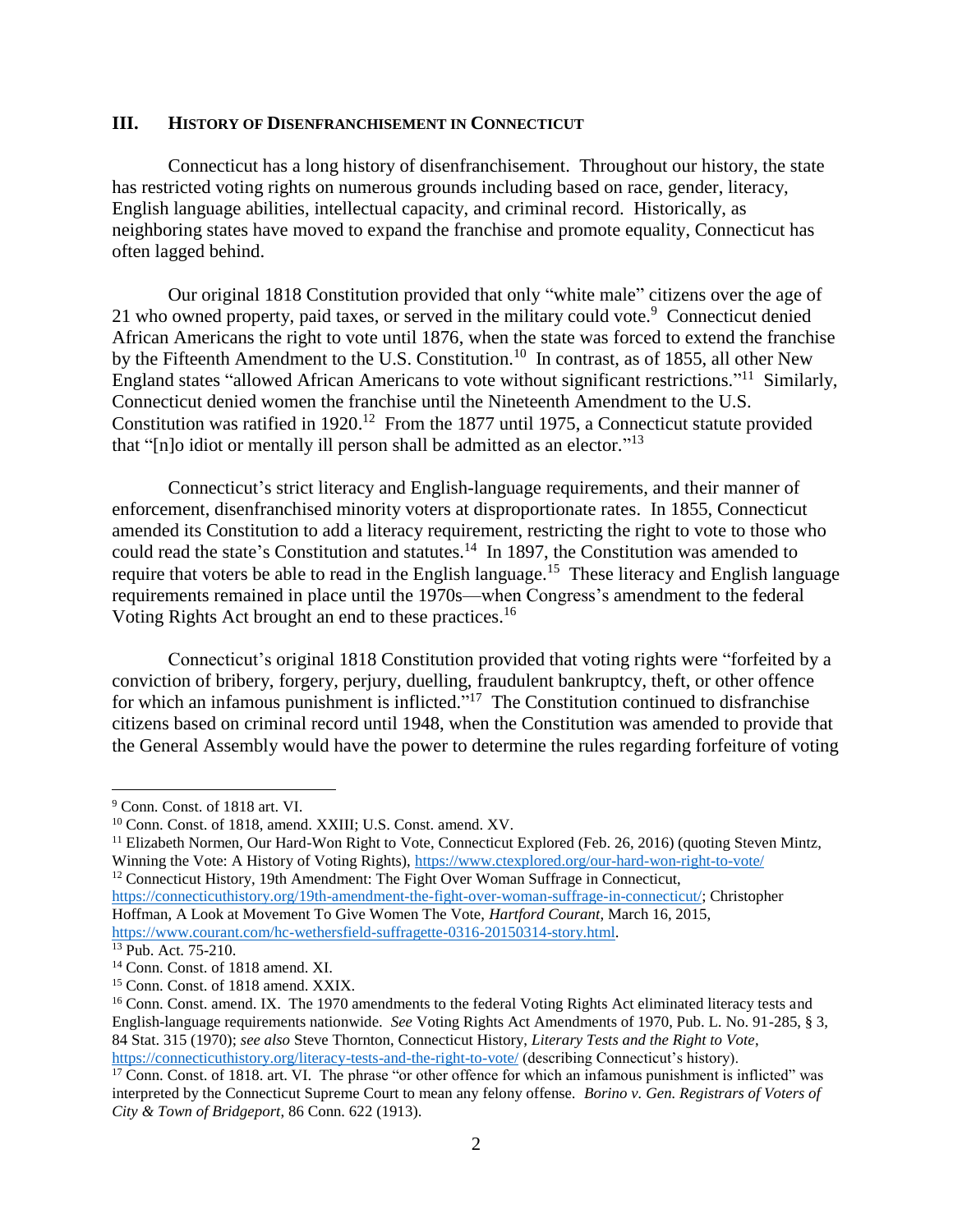rights upon criminal conviction.<sup>18</sup> Legislation enacted in 1949 forfeited voting rights upon conviction of "bribery, forgery, perjury, or other offence for which an infamous punishment is inflicted," except for the crime of nonsupport, and created a commission to consider petitions for restoration of voting rights.<sup>19</sup> In 1963, the statute was amended to disenfranchise any person convicted of a felony.<sup>20</sup> A 1975 amendment eliminated the commission that considered voting restoration petitions, and provided instead for restoration upon proof to the registrar of voters of payment of fines due and discharge from confinement, parole or probation.<sup>21</sup> Legislation enacted in 2001 restored the right to vote to those on probation for felony offenses but retained the restriction on voting rights for parolees and for those incarcerated for felonies.<sup>22</sup> In addition, as of 2001, individuals confined for their offenses in Connecticut facilities no longer need to pay fines associated with their convictions to have their voting rights restored, whereas the statute requires payment of fines for those confined in federal facilities or in the facilities of other states.

# **IV. DISPROPORTIONATE IMPACT OF CONNECTICUT'S FELONY DISENFRANCHISEMENT LAW**

Connecticut's current felony disenfranchisement law, like the state's many previous restrictions on voter eligibility, has a disproportionate impact on people of color. White non-Hispanic residents in Connecticut represent approximately two-thirds of the state's general population but only about a third of the state's incarcerated population.<sup>23</sup> African Americans and Latinos make up approximately two-thirds of Connecticut's prison population.<sup>24</sup> Despite recent reductions in our state's incarcerated population, Connecticut continues to incarcerate at the highest rate of any New England state.<sup>25</sup> Around 13,000 people are incarcerated in the state, with approximately 3,500 on parole or special parole.<sup>26</sup> (Of those incarcerated, approximately 4,300 are serving sentences for misdemeanors or are detained pretrial and have the ability to vote via absentee ballot.) $^{27}$ 

 $\overline{a}$ 

<sup>&</sup>lt;sup>18</sup> Conn. Const. of 1818 amend. XLVI ("The general assembly shall by law prescribe the offenses on conviction of which the privileges of an elector shall be forfeited and the conditions on which and methods by which such rights may be forfeited."). This language was amended in 1974 to read: "The general assembly shall by law prescribe the offenses on conviction of which the right to be an elector and the privileges of an elector shall be forfeited and the conditions on which and methods by which such rights may be restored." Conn. Const. amend. VII.

<sup>&</sup>lt;sup>19</sup> Previously, petitions for restoration were considered by the General Assembly.

<sup>20</sup> Public Act 63-645.

<sup>21</sup> Public Act 75-354.

 $22$  Public Act 01-11.

<sup>23</sup> *See* U.S. Census Bureau, Quick Facts, [https://www.census.gov/quickfacts/fact/map/US/RHI825218;](https://www.census.gov/quickfacts/fact/map/US/RHI825218) Connecticut Department of Correction, Monthly Statistics (June 2017), [https://portal.ct.gov/-](https://portal.ct.gov/-/media/DOC/Pdf/MonthlyStat/Stat201706pdf.pdf?la=en)

[<sup>/</sup>media/DOC/Pdf/MonthlyStat/Stat201706pdf.pdf?la=en.](https://portal.ct.gov/-/media/DOC/Pdf/MonthlyStat/Stat201706pdf.pdf?la=en) Note: more recent DOC monthly reports do not provide details on the race/ethnicity of the prison population.

<sup>24</sup> *Id.*

<sup>25</sup> *See* Sentencing Project, State Imprisonment Rate,<https://www.sentencingproject.org/the-facts/#map> <sup>26</sup> See Office of Policy and Management, Monthly Indicators Report (Sept. 1, 2019), [https://portal.ct.gov/-](https://portal.ct.gov/-/media/OPM/CJPPD/CjResearch/MonthlyIndicators/2019-Monthly-Indicators-Reports/MonthlyIndicatorsReport-SEPT-2019-DRAFT.pdf?la=en) [/media/OPM/CJPPD/CjResearch/MonthlyIndicators/2019-Monthly-Indicators-Reports/MonthlyIndicatorsReport-](https://portal.ct.gov/-/media/OPM/CJPPD/CjResearch/MonthlyIndicators/2019-Monthly-Indicators-Reports/MonthlyIndicatorsReport-SEPT-2019-DRAFT.pdf?la=en)[SEPT-2019-DRAFT.pdf?la=en](https://portal.ct.gov/-/media/OPM/CJPPD/CjResearch/MonthlyIndicators/2019-Monthly-Indicators-Reports/MonthlyIndicatorsReport-SEPT-2019-DRAFT.pdf?la=en)

<sup>&</sup>lt;sup>27</sup> Kelon Lyons, *Casting a Ballot from Behind Bars: No Easy Process*, CT Mirror, Oct. 3, 2019, <https://ctmirror.org/2019/10/03/casting-a-ballot-from-behind-bars-no-easy-process/>